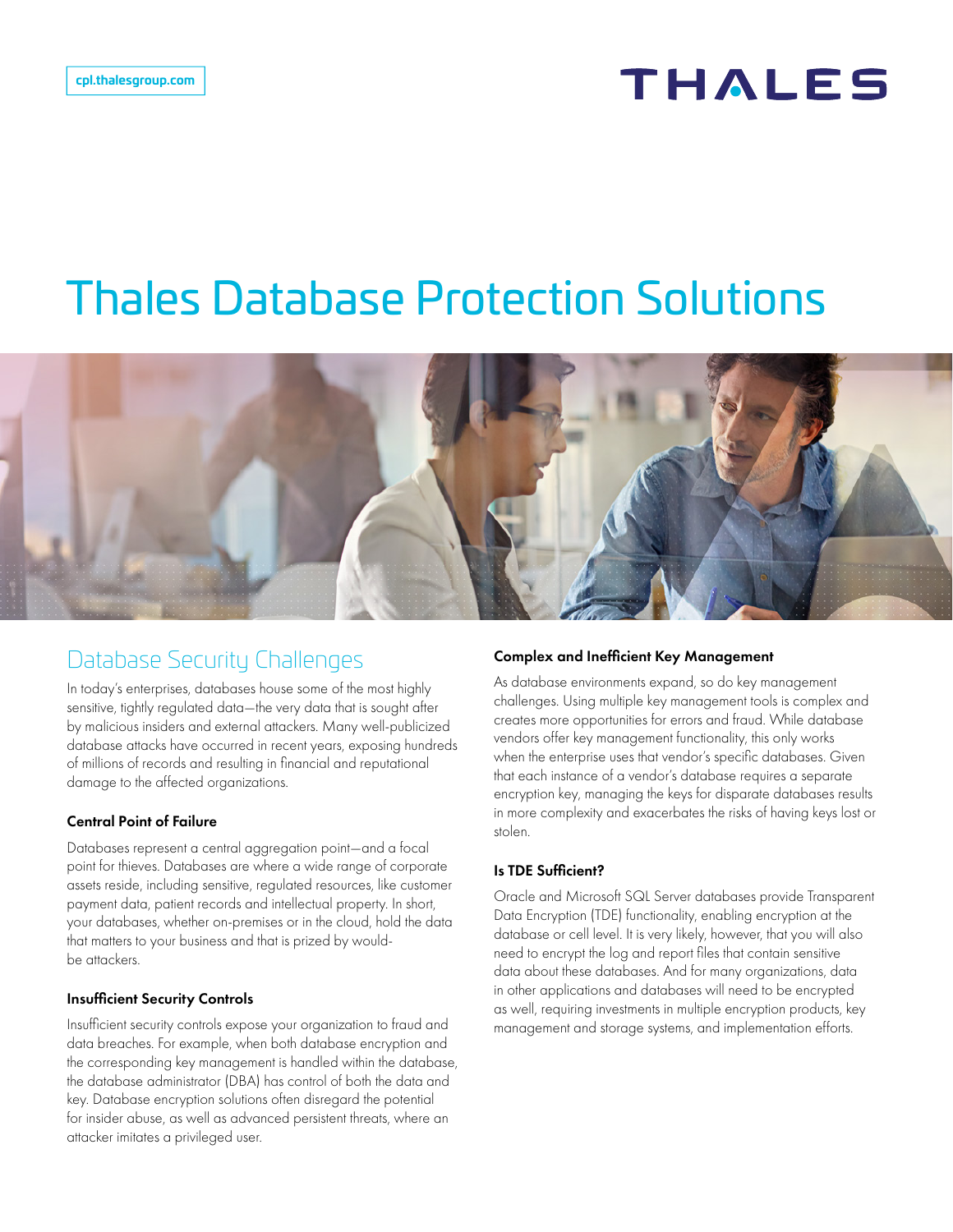## The Limitations and Risks of Traditional Approaches

Traditionally, security teams have focused on perimeter and endpoint defenses, leaving an organization's data exposed when those defenses fail.

• Lack of Visibility

Organization can't protect their sensitive data effectively, if they don't know where it resides across different databases.

- Reliability and Performance Issues Enterprise often suffer from performance impact to real-time access to data, when they implement poorly designed database encryption.
- Insufficient Security Controls

Native database encryption tools suffer from insider abuse, since the database administrators has access to both encrypted data and encryption keys.

• Complex Key Management

As database environments expand, so do the key management challenges. Using multiple key management tools offered by each database vendor increases cost and complexity.

To comply with both organizational policies and regulatory mandates, your security team needs to address these threats by establishing strong defenses for your databases.

## Database Encryption and Key Management with Strong Access Controls

With solutions from Thales, your organization can establish a strong, comprehensive defense for databases and the assets they contain. Thales solutions feature data discovery and classification, robust encryption, tokenization and key management, granular access controls and logging to help protect your on-premises and cloud database environments. Your security teams can encrypt sensitive data and apply granular policies that limit who has access to decrypt that data.

# Database Encryption Solutions

#### CipherTrust Manager

CipherTrust Manager enables organizations to centrally manage encryption keys, provide granular access controls and configure security policies. It is available in both virtual and physical form factors that are FIPS 140-2 compliant up to level 3.

#### CipherTrust Data Discovery and Classification

The crucial first step in compliance is to understand what constitutes sensitive data, where and how it is stored, and who can access it. Efficient scans enable you to build a strong foundation for your overall data privacy and security. No need to go to different vendors for disjointed solutions. Thales CipherTrust Data Discovery

and Classification can efficiently locate most types of data across file servers and traditional databases including Oracle, IBM DB2 and Microsoft SQL Server.

#### CipherTrust Transparent Encryption

CipherTrust Transparent Encryption delivers data at rest encryption, privileged user access control and detailed access audit logging. It can be deployed at the file or volume level without modifying applications or databases. With CipherTrust Transparent Encryption, you can secure sensitive data in databases across your enterprise, whether you're running Oracle, IBM DB2, Microsoft SQL Server, MySQL, Sybase, NoSQL environments, or any combination thereof.

#### CipherTrust Application Data Protection

CipherTrust Application Data Protection delivers crypto functions for key management, signing, hashing and encryption services through APIs, so that developers can easily secure data in application or database servers. The solution comes with supported sample code. It accelerates development of customized data security solutions, while removing the complexity of key management from developers.

#### CipherTrust Database Protection:

CipherTrust Database Protection provides high-performance, column-level database encryption with an architecture that can provide high-availability to ensure that every database write and read happens at almost the speed of an unprotected database. databases with secure, centralized key management and without the need to alter database applications. Granular access controls ensure only authorized users or applications can view protected data. Granularity can be assured with a specific key for each column, and CipherTrust Manager provides a range of powerful access controls for each key while simultaneously assuring separation of duties, a crucial aspect of data security.

#### CipherTrust Tokenization

CipherTrust Tokenization offers both vaulted and vaultless ways of tokenizing sensitive data. The vaultless tokenization offering includes dynamic data masking, whereas vaulted requires use of environment specific APIs.

#### CipherTrust Cloud Key Manager for Cloud Services

Streamline bring your own key (BYOK) management for multi-cloud environments, such as Amazon Web Services, Microsoft Azure, Google Cloud Platform, Salesforce and IBM Cloud. The solution provides comprehensive cloud key lifecycle management and automation to enhance security team efficiency and simplify cloud key management.